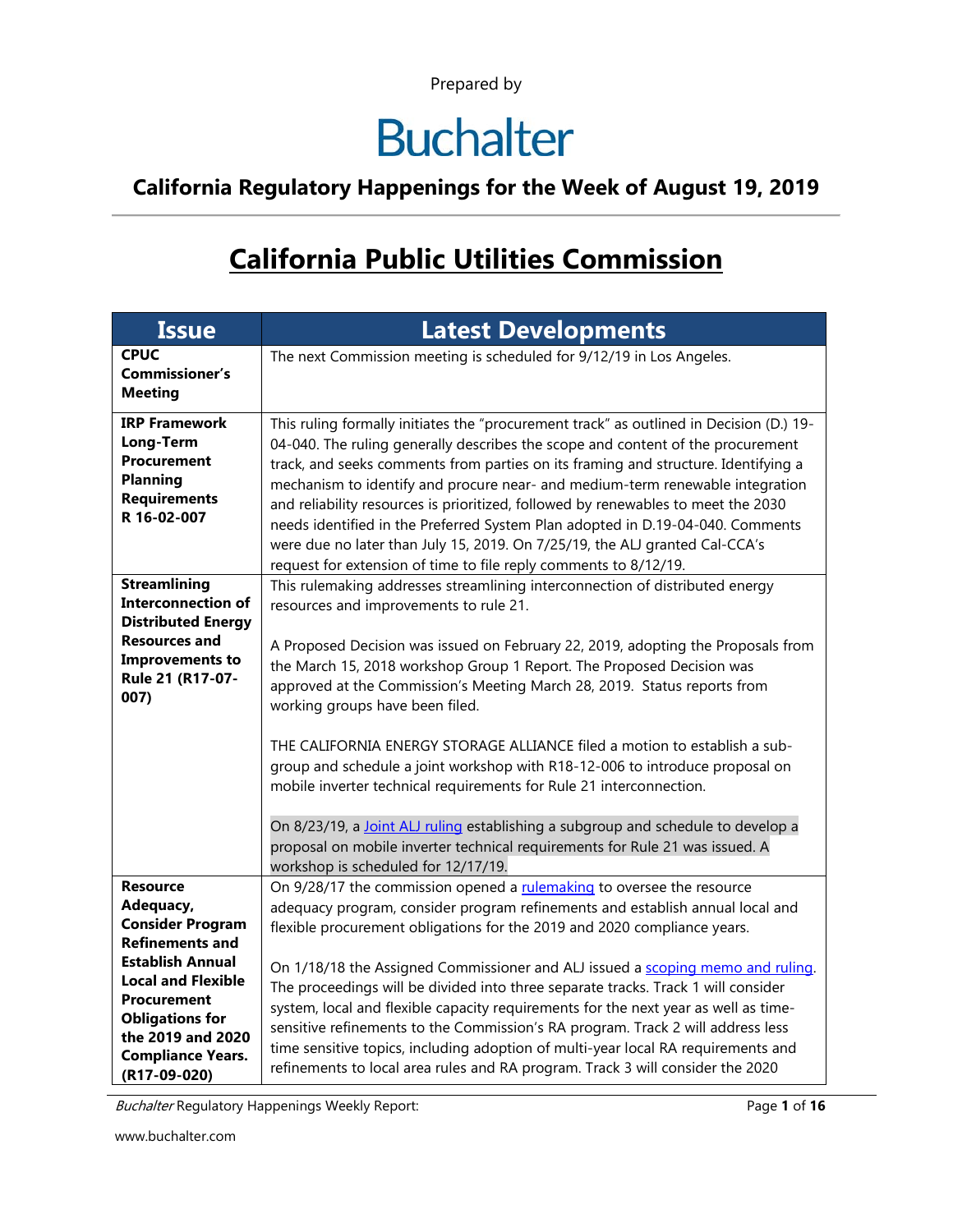## **Buchalter**

|  | program year requirement and may revisit RA counting rules for weather-sensitive<br>and local demand response resources.                                                                                                                                                                                                                                                                                                                                                                                                                                                                                                                                                                                                                                                                                                                                                                                         |
|--|------------------------------------------------------------------------------------------------------------------------------------------------------------------------------------------------------------------------------------------------------------------------------------------------------------------------------------------------------------------------------------------------------------------------------------------------------------------------------------------------------------------------------------------------------------------------------------------------------------------------------------------------------------------------------------------------------------------------------------------------------------------------------------------------------------------------------------------------------------------------------------------------------------------|
|  | Decision 19-02-022 was adopted on February 21, 2019, "Decision Refining the<br>Resource Adequacy Program." The Decision states: "The Commission does not find<br>a viable central buyer at this time and thus delays the designation of a central buyer<br>in this decision. The Commission continues to find that a central buyer structure, as<br>outlined in the Track 1 decision, is the appropriate structure to implement multi-<br>year local RA requirements. In the interim, the Commission directs parties to<br>undertake a series of workshops to develop workable central buyer proposals. The<br>Commission intends to issue a decision in the fourth quarter of 2019 that addresses<br>the central buyer designation" as well as the implementation details for a central<br>procurement structure. The Commission did decide to adopt a minimum three-year<br>forward multi-year RA requirement. |
|  | Topics to be addressed in Track 3 were identified in the Amended Scoping Plan<br>issued January 29, 2019:                                                                                                                                                                                                                                                                                                                                                                                                                                                                                                                                                                                                                                                                                                                                                                                                        |
|  | http://docs.cpuc.ca.gov/PublishedDocs/Efile/G000/M262/K405/262405974.PDF and<br>a decision on track 3 is scheduled for May, 2019.                                                                                                                                                                                                                                                                                                                                                                                                                                                                                                                                                                                                                                                                                                                                                                                |
|  | A Proposed Decision Adopting Local Capacity Obligations for 2020-2022, Adopting<br>Flexible Capacity Obligations for 2020, and Refining the Resource Adequacy<br>Program was adopted on June 27, 2019.                                                                                                                                                                                                                                                                                                                                                                                                                                                                                                                                                                                                                                                                                                           |
|  | On 7/2/19 the ALJ issued a proposed decision denying the petition for modification<br>of Shell Energy North America. Opening comments were due by 7/22/19. A final<br>decision denying the petition was adopted on 8/8/19.                                                                                                                                                                                                                                                                                                                                                                                                                                                                                                                                                                                                                                                                                       |
|  | On 7/3/19 the Assigned Commissioner issued a ruling seeking comment on<br>clarification to resource adequacy import rules. Responses to the questions were<br>due by 7/19/19. Reply comments were due by 7/26/19.                                                                                                                                                                                                                                                                                                                                                                                                                                                                                                                                                                                                                                                                                                |
|  | Comments on informal workshop reports filed with the Commission were due by<br>8/2/19. Reply comments were due by 8/9/19. On 8/9/19 the California Community<br>Choice Association, Calpine Corporation, the Independent Energy Producers<br>Association, Middle River Power, NRG Energy, SDG&E, Shell Energy North America,<br>Sunrun, and the Western Power Trading Forum submitted a notice of a settlement<br>conference that was held on 8/20/19 at the CAISO. A settlement proposal will be<br>distributed on or about 8/16/19.                                                                                                                                                                                                                                                                                                                                                                            |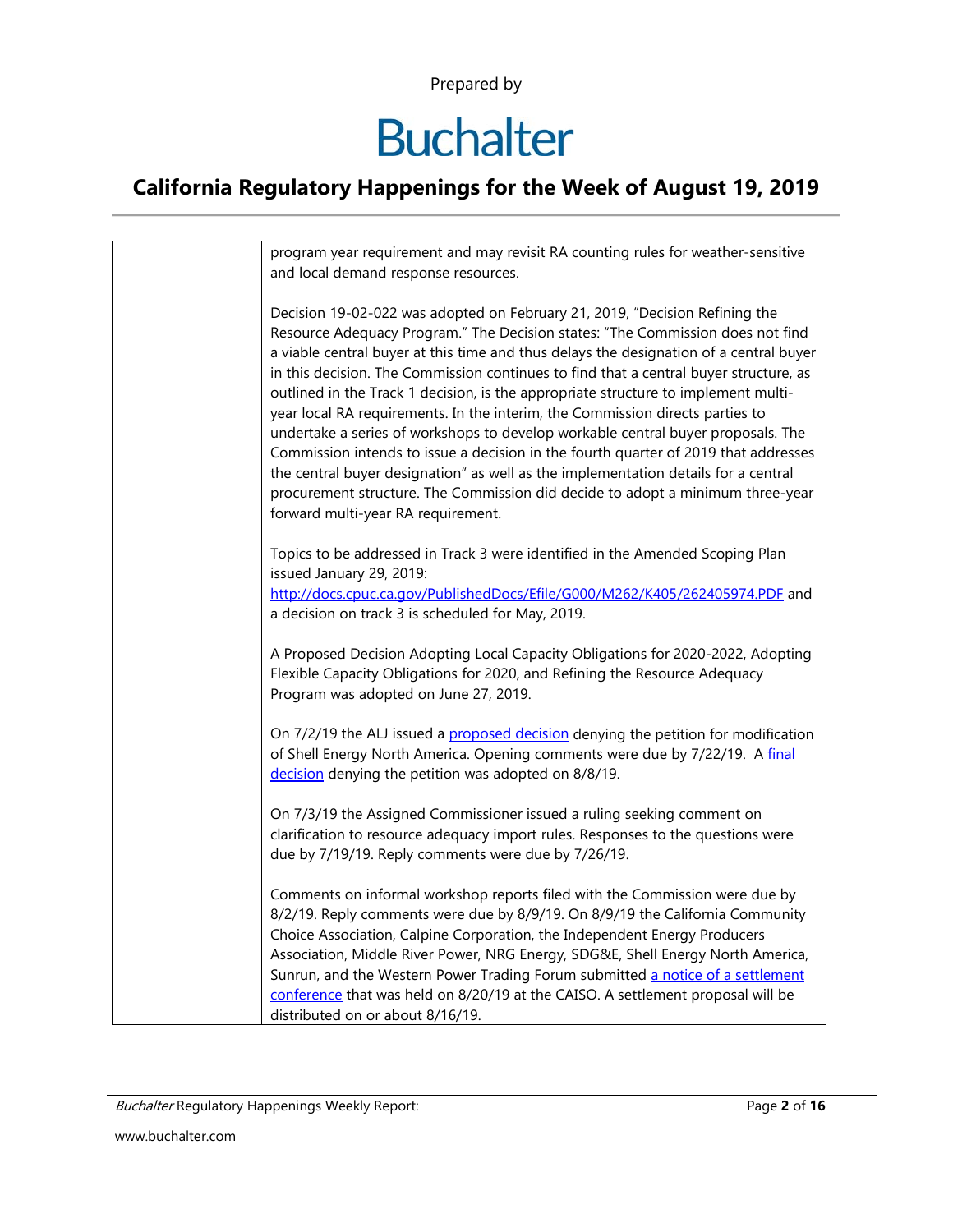## **Buchalter**

#### **California Regulatory Happenings for the Week of August 19, 2019**

| <b>Successor to</b><br><b>Existing Net</b><br><b>Energy Metering</b><br><b>Tariffs pursuant to</b><br><b>PUC Section</b> | On March 8, 2019, a Ruling Regarding Enhanced Consumer Protections for<br>Net Energy Metering Customers was filed. It proposed additional consumer<br>protection rules for net-energy metering customers and suggested that the                                                                                                                                                                                                                                                                                                                                                                                                                                                                                          |
|--------------------------------------------------------------------------------------------------------------------------|--------------------------------------------------------------------------------------------------------------------------------------------------------------------------------------------------------------------------------------------------------------------------------------------------------------------------------------------------------------------------------------------------------------------------------------------------------------------------------------------------------------------------------------------------------------------------------------------------------------------------------------------------------------------------------------------------------------------------|
| 2827.1 (R.14-07-<br>002)                                                                                                 | Commission might assert authority over third-party solar providers.<br>On March 26, 2019, a Decision was issued<br>http://docs.cpuc.ca.gov/PublishedDocs/Efile/G000/M277/K012/277012630.PDF on<br>an application for rehearing over how best to interpret Decision 16-01-044<br>regarding assessment of nonbypassable charges under net energy metering<br>successor tariffs. The decision clarifies the determination in Resolution E-4792 that<br>nonbypassable charges shall be assessed on the net kilowatt-hours consumed in<br>each metered interval, and not on the basis of instantaneous netting, under the net<br>energy metering successor tariff. The Decision (19-04-019) was adopted on April 25,<br>2019. |
|                                                                                                                          | On 6/28/19 the Assigned Commissioner issued a sixth amended scoping memo and<br>ruling. The issues in the fifth amended scoping memo remain with the scope of the<br>proceeding. The highest priority issues for the remainder of the proceeding include<br>consumer protection and resolution of outstanding petitions for modification. The<br>ruling sets a deadline of 7/1/20 for completion of the proceeding.                                                                                                                                                                                                                                                                                                      |
|                                                                                                                          | On 8/15/19 a prehearing conference was held. Transcript                                                                                                                                                                                                                                                                                                                                                                                                                                                                                                                                                                                                                                                                  |
| <b>Continued</b><br><b>Implementation of</b>                                                                             | On 7/26/18 the Commission opened the rulemaking. The rulemaking is intended to                                                                                                                                                                                                                                                                                                                                                                                                                                                                                                                                                                                                                                           |
| the Public Utility                                                                                                       | consider adoption of a new standard offer contract that will be available to any                                                                                                                                                                                                                                                                                                                                                                                                                                                                                                                                                                                                                                         |
| <b>Regulatory</b>                                                                                                        | Qualifying Facility of 20 MW or less seeking to sell electricity to a Commission-<br>jurisdictional utility pursuant to PURPA. The rulemaking will also consider adoption                                                                                                                                                                                                                                                                                                                                                                                                                                                                                                                                                |
| <b>Policies Act and</b>                                                                                                  | of a price to be paid at the time of delivery where a QF has opted to sell as-                                                                                                                                                                                                                                                                                                                                                                                                                                                                                                                                                                                                                                           |
| <b>Related Matters</b>                                                                                                   | available energy to the utility without a contract.                                                                                                                                                                                                                                                                                                                                                                                                                                                                                                                                                                                                                                                                      |
| $(R.18-07-017)$                                                                                                          |                                                                                                                                                                                                                                                                                                                                                                                                                                                                                                                                                                                                                                                                                                                          |
|                                                                                                                          | A Scoping Memo and Ruling was issued on November 2, 2018.                                                                                                                                                                                                                                                                                                                                                                                                                                                                                                                                                                                                                                                                |
|                                                                                                                          | http://docs.cpuc.ca.gov/PublishedDocs/Efile/G000/M236/K009/236009738.PDF                                                                                                                                                                                                                                                                                                                                                                                                                                                                                                                                                                                                                                                 |
| <b>Power Charge</b>                                                                                                      | D1810019 was adopted on October 11, 2018, to address concerns that the existing                                                                                                                                                                                                                                                                                                                                                                                                                                                                                                                                                                                                                                          |
| <b>Indifference</b>                                                                                                      | cost allocation and recovery mechanism does not prevent cost shifting between                                                                                                                                                                                                                                                                                                                                                                                                                                                                                                                                                                                                                                            |
| <b>Adjustment:</b>                                                                                                       | different groups of customers, contrary to statutes that (1) authorized customers to                                                                                                                                                                                                                                                                                                                                                                                                                                                                                                                                                                                                                                     |
| <b>Order Instituting</b>                                                                                                 | engage in direct access transactions for electricity and (2) provided for formation of                                                                                                                                                                                                                                                                                                                                                                                                                                                                                                                                                                                                                                   |
| <b>Rulemaking to</b>                                                                                                     | CCAs. The Commission adopted revised inputs to the market price benchmark                                                                                                                                                                                                                                                                                                                                                                                                                                                                                                                                                                                                                                                |
| <b>Review, Revise,</b>                                                                                                   | (MPB) that is used to calculate the Power Charge Indifference Adjustment (PCIA),                                                                                                                                                                                                                                                                                                                                                                                                                                                                                                                                                                                                                                         |
| and Consider                                                                                                             | the rate intended to equalize cost sharing between departing load and bundled                                                                                                                                                                                                                                                                                                                                                                                                                                                                                                                                                                                                                                            |
| <b>Alternatives to the</b>                                                                                               | load. The revised methodology will be used to calculate the PCIA that took effect as                                                                                                                                                                                                                                                                                                                                                                                                                                                                                                                                                                                                                                     |
| <b>Power Charge</b><br><b>Indifference</b>                                                                               | of January 1, 2019. A second phase was initiated to enable parties to continue                                                                                                                                                                                                                                                                                                                                                                                                                                                                                                                                                                                                                                           |
| Adjustment                                                                                                               | working together to develop longer-term solutions and to consider the                                                                                                                                                                                                                                                                                                                                                                                                                                                                                                                                                                                                                                                    |
| $(R17-06-026)$                                                                                                           | development and implementation of a comprehensive solution to the issue of                                                                                                                                                                                                                                                                                                                                                                                                                                                                                                                                                                                                                                               |

Buchalter Regulatory Happenings Weekly Report: Page 3 of **16**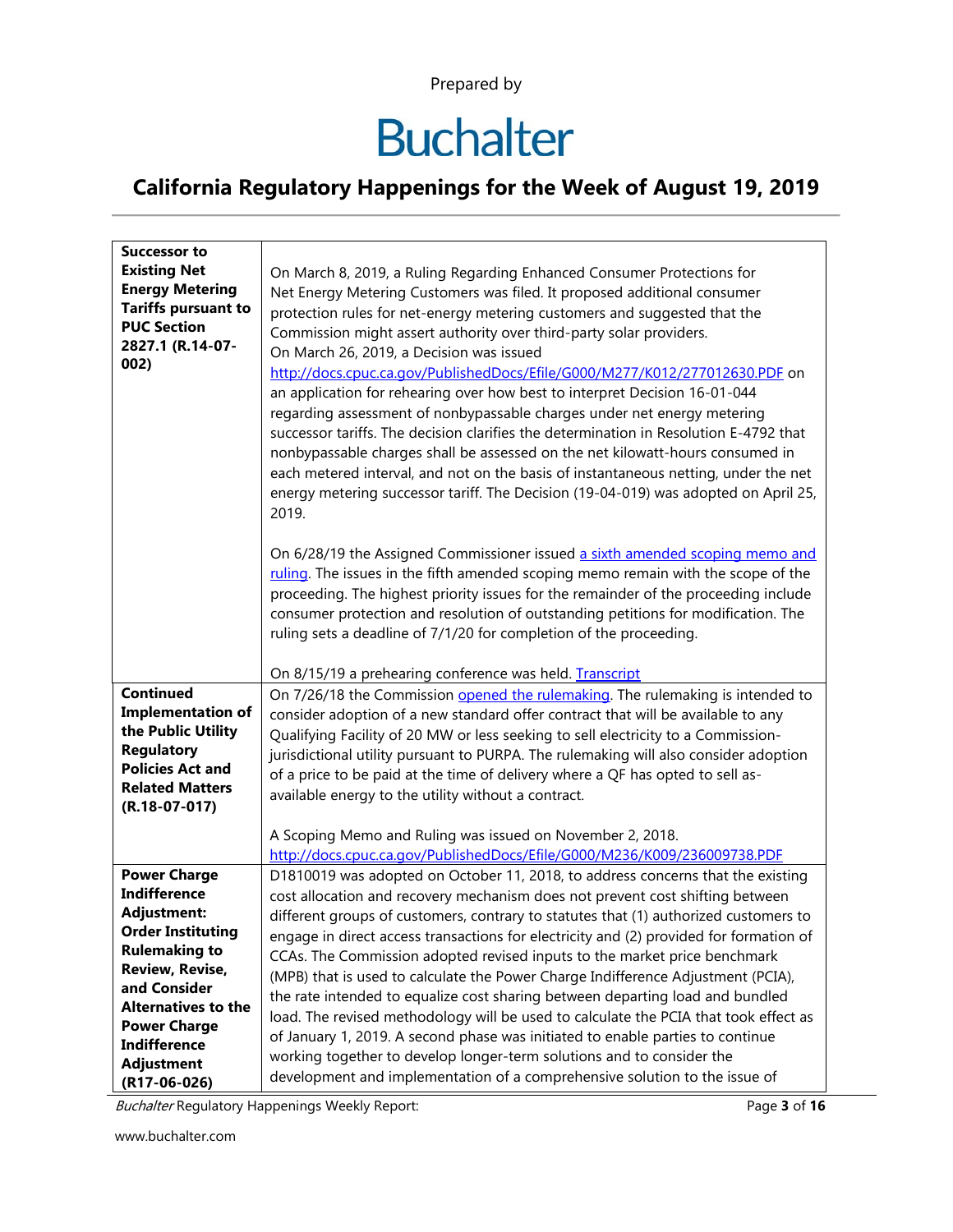## **Buchalter**

#### **California Regulatory Happenings for the Week of August 19, 2019**

|                           | excess resources in utility portfolios. Requests for rehearing were filed by many        |
|---------------------------|------------------------------------------------------------------------------------------|
|                           | parties, including Buchalter on behalf of the California Community Choice                |
|                           | Association. The Phase 2 Scoping Ruling was issued 2/1/19.                               |
|                           | http://docs.cpuc.ca.gov/PublishedDocs/Efile/G000/M263/K449/263449702.PDF                 |
|                           |                                                                                          |
|                           | On 7/1/19 the California Community Choice Association and PG&E filed a joint             |
|                           | motion to amend the scoping memo. The parties requested additional comment               |
|                           | opportunity and extension of time to request evidentiary hearings related to             |
|                           | Working Group One, Issues 8-12 Final Report. On 7/9/19 the ALJ issued a ruling           |
|                           | modifying the procedural schedule from the scoping memo to allow for additional          |
|                           | comment opportunities.                                                                   |
| <b>Order Instituting</b>  | The goal of this Rulemaking is to adopt criteria and a methodology for the               |
| <b>Rulemaking to</b>      | Commission to use in future applications for cost recovery of wildfire costs. A          |
| <b>Implement Public</b>   | Scoping Memo and Ruling was issued on March 29, 2019:                                    |
| <b>Utilities Code</b>     | http://docs.cpuc.ca.gov/PublishedDocs/Efile/G000/M277/K012/277012679.PDF                 |
| <b>Section</b>            |                                                                                          |
| 451.2 Regarding           | At the 6/27/19 meeting the Commission adopted a decision which sets forth criteria       |
| <b>Criteria and</b>       | and a methodology for wildfire cost recovery pursuant to Public Utilities Code           |
| <b>Methodology for</b>    | Section 451.2.                                                                           |
| <b>Wildfire Cost</b>      |                                                                                          |
| <b>Recovery</b>           | On 8/7/19 PG&E filed an application for rehearing of Decision D.19-06-027. PG&E          |
| <b>Pursuant to</b>        | alleges that the Decision contains legal errors, violating Public Utilities Code Section |
| <b>Senate Bill 901</b>    | 451.2 because it prohibits a utility that has filed a petition under Chapter 11 of the   |
| (2018) R19-01-006         | Bankruptcy Code from accessing the Customer Harm Threshold established by law            |
|                           | and the Commission will not determine the CHT until a utility files an application to    |
|                           | recover 2017 wildfire costs and because the Commission requires ratepayer                |
|                           | protection mechanisms as a condition of accessing section 451.2                          |
| <b>Order Instituting</b>  | At the June 13 <sup>th</sup> meeting, the Commission considered an Order Instituting     |
| <b>Investigation to</b>   | Investigation on the Commission's Own Motion to Determine Whether Pacific Gas            |
| <b>Determine PG&amp;E</b> | and Electric Company and PG&E Corporation's Organizational Culture and                   |
| <b>Corporation's</b>      | Governance Prioritize Safety.                                                            |
| Organizational            |                                                                                          |
| <b>Culture and</b>        | A ruling issued June 18, 2019, established a process for parties to comment on           |
| Governance                | proposals that may improve the safety culture of PG&E. The proposals are: 1)             |
| <b>Prioritize Safety.</b> | Separating PG&E into separate gas and electric utilities or selling the gas assets; 2)   |
| I.15-08-019               | Establishing periodic review of PG&E's Certificate of Convenience and Necessity          |
|                           | (CPCN); 3) Modification or elimination of PG&E Corp.'s holding company structure;        |
|                           | and 4) Linking PG&E's rate of return or return on equity to safety performance           |
|                           | metrics. Comments were due July 19, 2019.                                                |
| <b>DECISION ON</b>        | A preliminary decision was issued establishing the procurement requirements at           |
| <b>SB100 RPS</b>          | 44% by 2024, 52% by 2027, and 60% by 2030 for SB 100 compliance.                         |
| <b>PROCUREMENT</b>        |                                                                                          |
| <b>QUANTITIES</b>         |                                                                                          |

Buchalter Regulatory Happenings Weekly Report: Page 4 of **16** Page 4 of **16**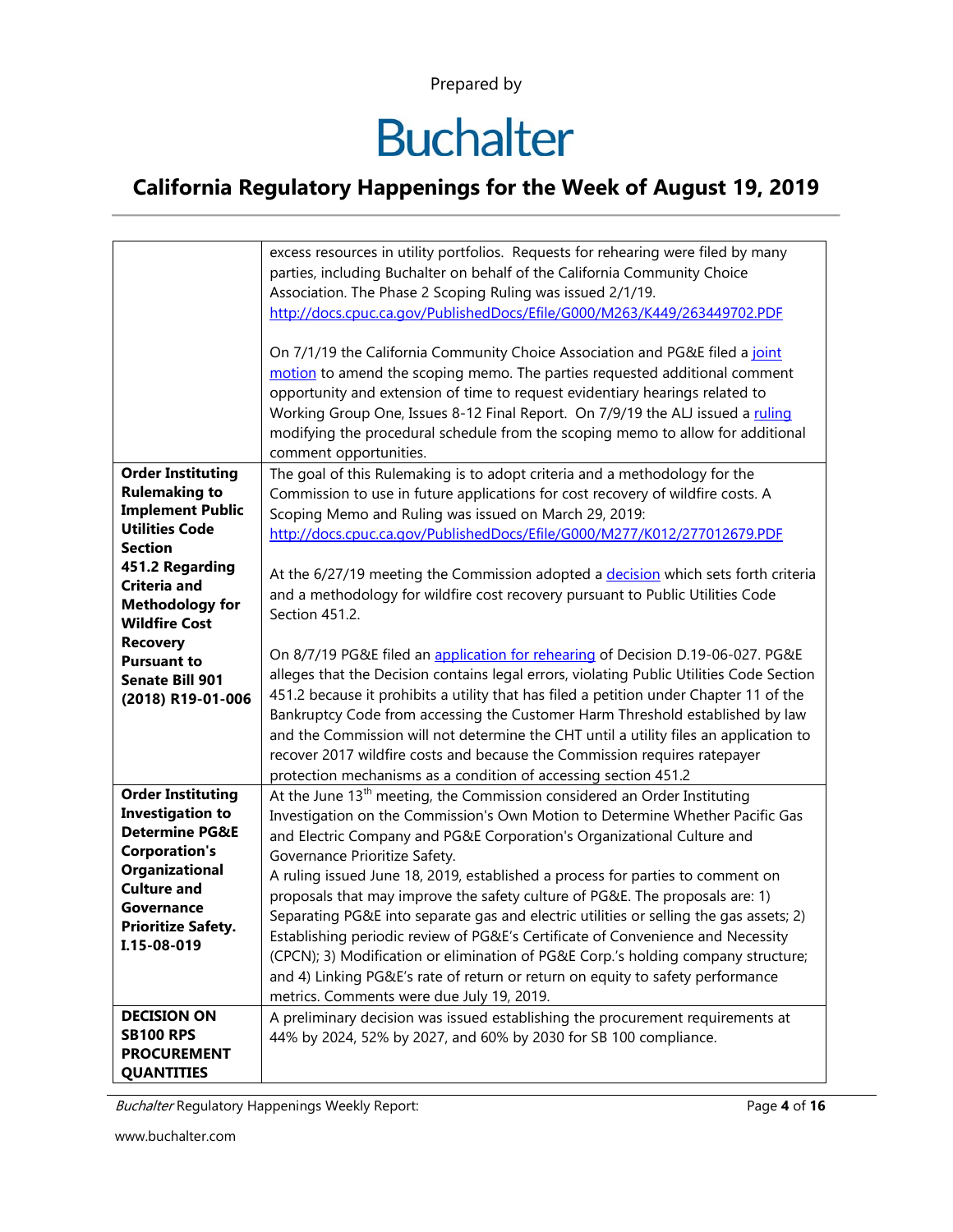## **Buchalter**

| R 18 07 003                      | On 6/27/19 the Commission adopted <b>D1906023</b> implementing provisions of SB<br>100 relating to procurement quantity requirements under the CA RPS. The decision                                                                                                                                                                                                                                                                                                                                                                                                                                                                                                                                                                 |
|----------------------------------|-------------------------------------------------------------------------------------------------------------------------------------------------------------------------------------------------------------------------------------------------------------------------------------------------------------------------------------------------------------------------------------------------------------------------------------------------------------------------------------------------------------------------------------------------------------------------------------------------------------------------------------------------------------------------------------------------------------------------------------|
|                                  | requires                                                                                                                                                                                                                                                                                                                                                                                                                                                                                                                                                                                                                                                                                                                            |
|                                  | For compliance period 2021-2024, retail sellers must procure no less than<br>44% of their retail sales from eligible resources by 12/31/24<br>For compliance period 2025-2027 the requirement is 52%<br>For compliance period 2028-2030 the requirement is 60%<br>$\blacksquare$<br>Progress towards compliance during intervening years of each compliance<br>$\equiv$<br>period from 2021-2030 will continue to be treated using the same straight-<br>line method set out in previous decisions.<br>For each compliance period beginning with the 2031-2033 compliance<br>period each retail seller must procure not less than 60% of retail sales from<br>eligible resources measured as an average over the compliance period. |
|                                  | On 7/2/19 the ALJ issued a proposed decision on enforcement of the RPS program<br>rules. Opening comments were due by 7/22/19. The proposed decision imposes<br>fines on Liberty Power Holdings (\$431,014) and Gexa Energy (\$1,725,461) for failing<br>to comply with certain program requirements.                                                                                                                                                                                                                                                                                                                                                                                                                               |
|                                  | On 8/23/19 the ALJ issued a proposed decision adopting modeling requirements to<br>calculate effective load carrying capability values for RPS procurement. Opening<br>comments are due 9/12/19.                                                                                                                                                                                                                                                                                                                                                                                                                                                                                                                                    |
| <b>DECISION</b>                  | The decision addresses the demand response auction mechanism (Auction                                                                                                                                                                                                                                                                                                                                                                                                                                                                                                                                                                                                                                                               |
| <b>ADDRESSING</b>                | Mechanism) which needs several immediate critical changes to address                                                                                                                                                                                                                                                                                                                                                                                                                                                                                                                                                                                                                                                                |
| <b>AUCTION</b>                   | shortcomings in performance, reliability, and offering competitive prices in the                                                                                                                                                                                                                                                                                                                                                                                                                                                                                                                                                                                                                                                    |
| <b>MECHANISM,</b>                | wholesale energy market. The ALJ's proposed decision would approve a four-year                                                                                                                                                                                                                                                                                                                                                                                                                                                                                                                                                                                                                                                      |
| <b>BASELINES, AND</b>            | continuation of the Auction Mechanism to improve these shortcomings, beginning                                                                                                                                                                                                                                                                                                                                                                                                                                                                                                                                                                                                                                                      |
| <b>AUTO DEMAND</b>               | with critical improvements in a 2019 solicitation. Related policy matters are<br>scheduled to be addressed by the end of 2019, which will be followed by an                                                                                                                                                                                                                                                                                                                                                                                                                                                                                                                                                                         |
| <b>RESPONSE FOR</b>              | informal process to address technical and contractual improvements to the Auction                                                                                                                                                                                                                                                                                                                                                                                                                                                                                                                                                                                                                                                   |
| <b>BATTERY</b><br><b>STORAGE</b> | Mechanism.                                                                                                                                                                                                                                                                                                                                                                                                                                                                                                                                                                                                                                                                                                                          |
| <b>BATTERY</b>                   |                                                                                                                                                                                                                                                                                                                                                                                                                                                                                                                                                                                                                                                                                                                                     |
| <b>STORAGE</b>                   |                                                                                                                                                                                                                                                                                                                                                                                                                                                                                                                                                                                                                                                                                                                                     |
|                                  |                                                                                                                                                                                                                                                                                                                                                                                                                                                                                                                                                                                                                                                                                                                                     |
| A1701012,                        |                                                                                                                                                                                                                                                                                                                                                                                                                                                                                                                                                                                                                                                                                                                                     |
| A1701018,                        |                                                                                                                                                                                                                                                                                                                                                                                                                                                                                                                                                                                                                                                                                                                                     |
| A1701019                         |                                                                                                                                                                                                                                                                                                                                                                                                                                                                                                                                                                                                                                                                                                                                     |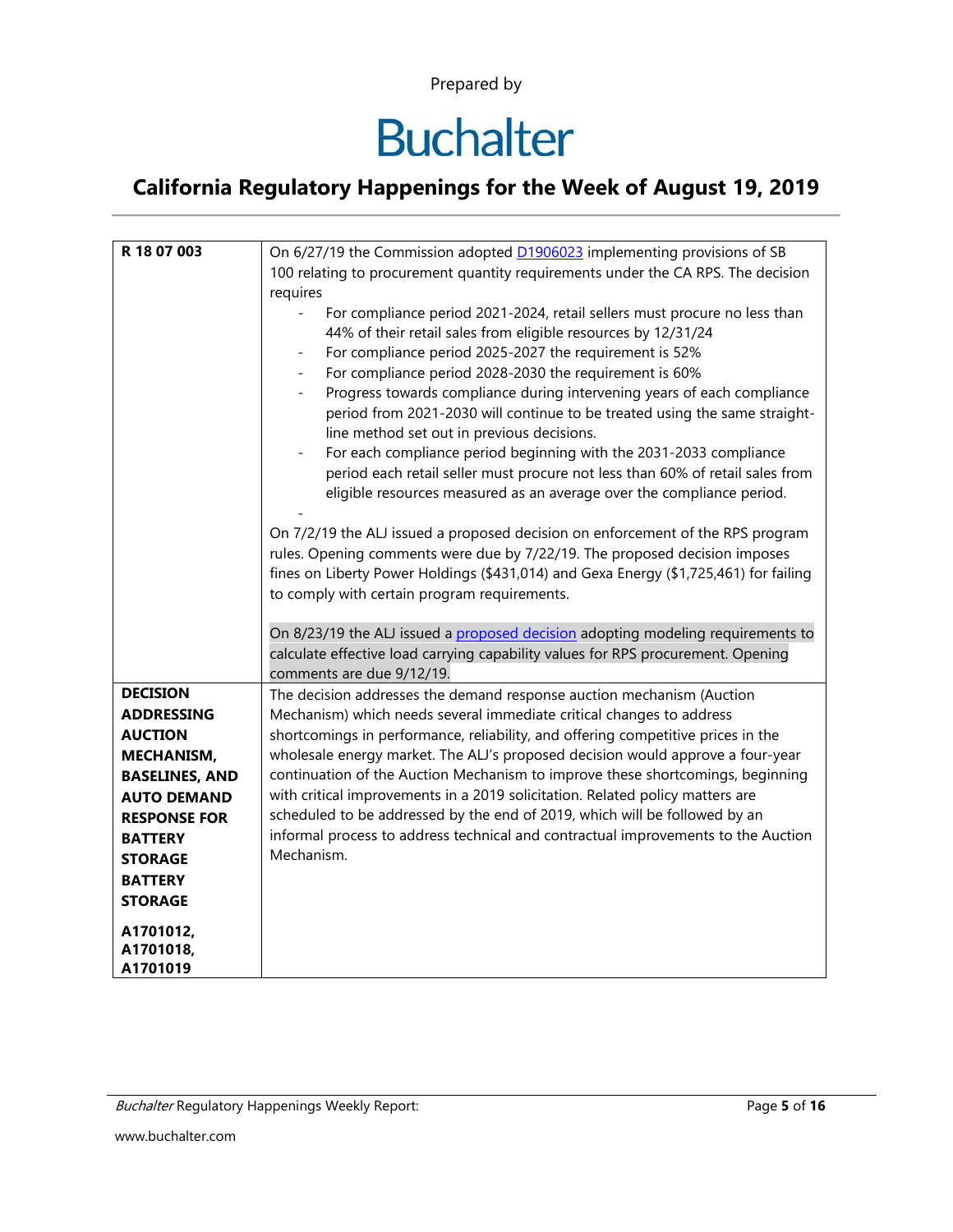## **Buchalter**

#### **California Regulatory Happenings for the Week of August 19, 2019**

### **California Energy Commission**

| <b>Issue</b>                                                                                                            | <b>Latest Developments</b>                                                                                                                                                                                                                                                                                                                                                                                                                                                                                                                                                                                                                                                                                                                                                                                                                                                                                                                             |
|-------------------------------------------------------------------------------------------------------------------------|--------------------------------------------------------------------------------------------------------------------------------------------------------------------------------------------------------------------------------------------------------------------------------------------------------------------------------------------------------------------------------------------------------------------------------------------------------------------------------------------------------------------------------------------------------------------------------------------------------------------------------------------------------------------------------------------------------------------------------------------------------------------------------------------------------------------------------------------------------------------------------------------------------------------------------------------------------|
| <b>CEC Business</b><br><b>Meeting</b>                                                                                   | The next regularly scheduled Business Meeting will be held 9/11/19.                                                                                                                                                                                                                                                                                                                                                                                                                                                                                                                                                                                                                                                                                                                                                                                                                                                                                    |
| <b>AB 1110 Revised</b><br><b>Power Source</b><br><b>Reporting to</b><br><b>Disclose GHG</b><br><b>Intensity Factors</b> | The California Energy Commission (Energy Commission) has completed pre-<br>rulemaking to amend the Power Source Disclosure (PSD) regulations as required<br>with the recent passage of AB 1110 and formal rulemaking will commence in May<br>2019 with an effective date of Spring 2020. The PSD program discloses to<br>consumers a retail supplier's various sources of electricity compared with the<br>electricity mix of California as a whole. This program will fundamentally shift under<br>AB 1110 by additionally requiring disclosure of a retail supplier's greenhouse gas<br>(GHG) emissions intensity factors for its retail electricity offerings. Retail suppliers<br>will begin disclosing their emissions in 2020 for the 2019 calendar on the Power<br>Content Label (PCL). At the same time, AB 1110 requires the Energy Commission to<br>develop guidance for the disclosure of unbundled renewable energy credits (RECs).        |
| <b>2019 IEPR</b>                                                                                                        | Scoping and topic workshops for the 2019 IEPR are underway.<br>A workshop on 2019 Preliminary California Energy Demand Electricity and Natural<br>Gas Demand Forecast was held on 8/15/19.<br>A joint agency workshop on energy efficiency and building decarbonization is<br>scheduled for 8/27/19.                                                                                                                                                                                                                                                                                                                                                                                                                                                                                                                                                                                                                                                   |
| <b>Publicly Owned</b><br><b>Utilities Voluntary</b><br>Green Program &<br><b>RPS Obligation</b>                         | A workshop is scheduled for 9/10/19 to solicit comments on potential<br>amendments to the Enforcement procedures for the RPS for Local POUs. Proposed<br>changes include:<br>Establishing new compliance periods and procurement targets<br>Implementing a new long-term procurement requirement.<br>Modifying rules for the calculation of excess procurement.<br>Modifying requirements for optional compliance measures, including<br>costs limitations and delay of timely compliance.<br>Implementing a retail sales reduction for voluntary green pricing<br>programs and shared renewable generation programs.<br>Modifying exemptions for local POU with qualifying large hydroelectric<br>generation.<br>Implementing exemptions for qualifying POU procurement from gas-fired<br>generation and generation from unavoidable long-term coal contracts<br>and ownership agreements.<br>Clarifications to other existing regulatory provisions. |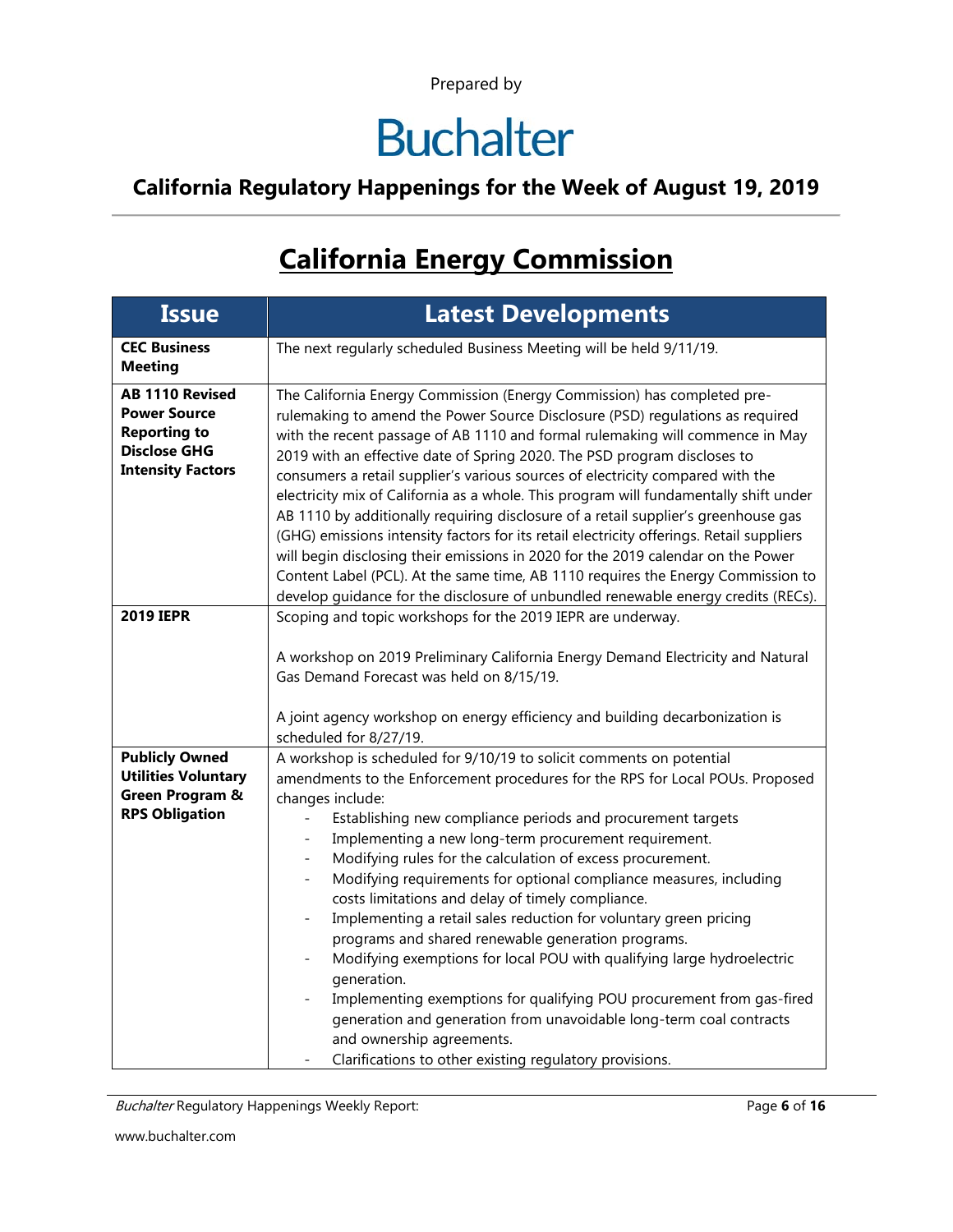## **Buchalter**

#### **California Regulatory Happenings for the Week of August 19, 2019**

| <b>EPIC Renewable</b>    | On Friday, June 28, 2019, Energy Commission staff conducted a webinar to request |
|--------------------------|----------------------------------------------------------------------------------|
| <b>Energy Generation</b> | public comments on the research and development (R&D) opportunities identified   |
| <b>Technology</b>        | for the Electric Program Investment Fund (EPIC) research roadmap on renewable    |
| Research                 | energy generation technologies for utility-scale applications.                   |
| <b>Opportunities</b>     | at https://efiling.energy.ca.gov/Lists/DocketLog.aspx?docketnumber=19-ERDD-01.   |

### **California Air Resources Board**

| <b>Issue</b>                              | <b>Latest Developments</b>                                                                                                                                                                                                                                                                                                                                                                                                                                                                                  |
|-------------------------------------------|-------------------------------------------------------------------------------------------------------------------------------------------------------------------------------------------------------------------------------------------------------------------------------------------------------------------------------------------------------------------------------------------------------------------------------------------------------------------------------------------------------------|
| Cap and Trade &<br><b>GHG Reporting</b>   | A workshop was held on 8/16/19 to evaluate allowance supply.                                                                                                                                                                                                                                                                                                                                                                                                                                                |
|                                           | A meeting of the Compliance Offset Protocol Task Force is scheduled for 10/24/19.                                                                                                                                                                                                                                                                                                                                                                                                                           |
| <b>Low Carbon Fuel</b><br><b>Standard</b> | The goal of the LCFS is to reduce carbon intensity of transportation fuel by at least<br>10% by 2020.                                                                                                                                                                                                                                                                                                                                                                                                       |
|                                           | The Amendments to the Low Carbon Fuel Standard Regulation and to the<br>Regulation on Commercialization of Alternative Diesel Fuels went into effect<br>January 4, 2019:                                                                                                                                                                                                                                                                                                                                    |
|                                           | https://www.arb.ca.gov/regact/2018/lcfs18/frolcfs.pdf? ga=2.242137538.13527394<br>1.1553110131-194524719.1536243891                                                                                                                                                                                                                                                                                                                                                                                         |
|                                           | There was a <b>Public Workshop</b> on April 5th to discuss potential amendments to<br>the cost containment features of the LCFS. The workshop followed up on Board<br>direction at the September 2018 hearing to explore options to provide greater<br>certainty that future credit prices do not exceed the cap imposed by the credit<br>clearance market. Handouts, Staff Presentation and CCM Timeline Handout are<br>available at:<br>https://www.arb.ca.gov/fuels/lcfs/lcfs meetings/lcfs meetings.htm |
|                                           | A public workshop was held on 7/31/19 to discuss potential amendments to the<br>cost containment features of the LCFS. Staff Presentation Handout                                                                                                                                                                                                                                                                                                                                                           |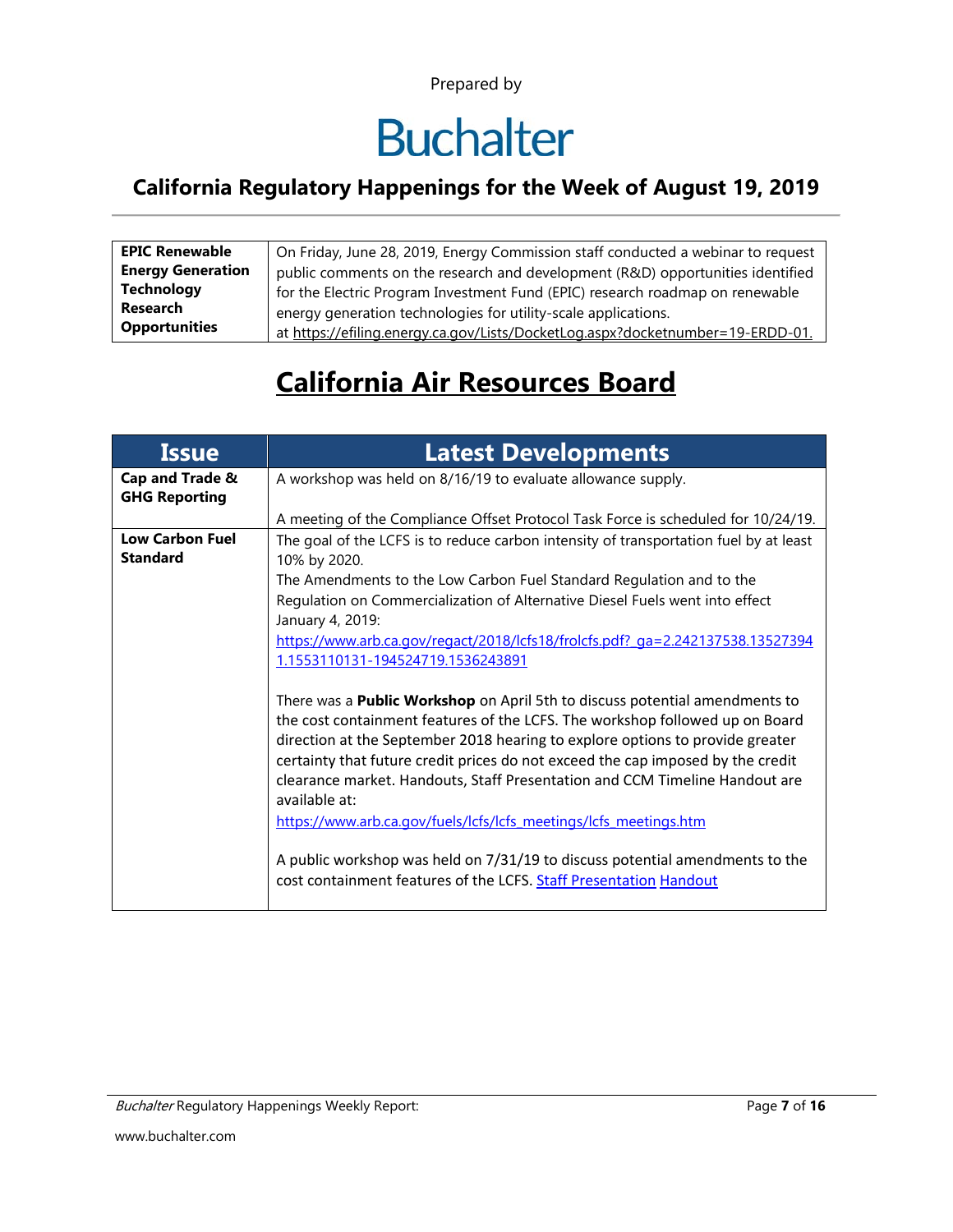## **Buchalter**

#### **California Regulatory Happenings for the Week of August 19, 2019**

### **California Independent System Operator**

| <b>Issue</b>                         | Latest Developments                                        |
|--------------------------------------|------------------------------------------------------------|
| <b>Board of Governors</b><br>Meeting | The next Board meeting will be held September 18-19, 2019. |

### **CAISO Stakeholder Initiatives**

| Issue                                                        | <b>Latest Developments</b>                                                                                                                                                                                                                                                                                                                                                                                                                                                                                                                                                                                                                                                                                                                                                                          |
|--------------------------------------------------------------|-----------------------------------------------------------------------------------------------------------------------------------------------------------------------------------------------------------------------------------------------------------------------------------------------------------------------------------------------------------------------------------------------------------------------------------------------------------------------------------------------------------------------------------------------------------------------------------------------------------------------------------------------------------------------------------------------------------------------------------------------------------------------------------------------------|
| <b>Energy Imbalance</b><br><b>Market</b>                     | A public stakeholder call was held Wednesday, May 29, 2019 to discuss the<br>Western Energy Imbalance Market (EIM) Governance Review draft final proposal<br>for Governance Review Committee formation and draft Governance Review<br>Committee Charter.<br>https://www.westerneim.com/Documents/EIMGovernanceReview-<br>DraftFinalProposal-DraftCharter-GovernanceReviewCommitteeFormationPosted-<br>Call052919.html                                                                                                                                                                                                                                                                                                                                                                               |
|                                                              | The EIM Regional Issues Forum met June 18, 2019 to discuss state carbon policies<br>and considerations for alignment with the Western EIM.<br>https://www.westerneim.com/Pages/Governance/RegionalIssuesForum.aspx.<br>On 8/27/19 an EIM regional issues forum meeting will be held at BPA in Portland,<br>Oregon. Agenda                                                                                                                                                                                                                                                                                                                                                                                                                                                                           |
| <b>Energy Storage and</b><br><b>Distributed Energy</b>       | Phase 3 was approved by the Board and is in tariff development.                                                                                                                                                                                                                                                                                                                                                                                                                                                                                                                                                                                                                                                                                                                                     |
| <b>Resources</b><br><b>Participation</b><br>(Phases 3 and 4) | Phase 4 addresses the following topics: 1. Adding a state of charge parameter in<br>the non-generator resource model; 2. Applying market power mitigation to energy<br>storage resources; 3. Streamlining interconnection agreements for non-generator<br>resource participants 4. Establishing parameters to better reflect demand response<br>resource operational characteristics; 5. Vetting qualification and operational<br>processes for variable-output demand response resources; and 6. Discussing the<br>non-24x7 settlement implications of behind the meter resources within the non-<br>generator resource model. http://www.caiso.com/Documents/StrawProposal-<br>EnergyStorageandDistributedEnergyResourcesPhase4.pdf.<br>A working group meeting was held on 6/27/19. Presentation |

Buchalter Regulatory Happenings Weekly Report: **Page 8 of 16** and **Page 8** of 16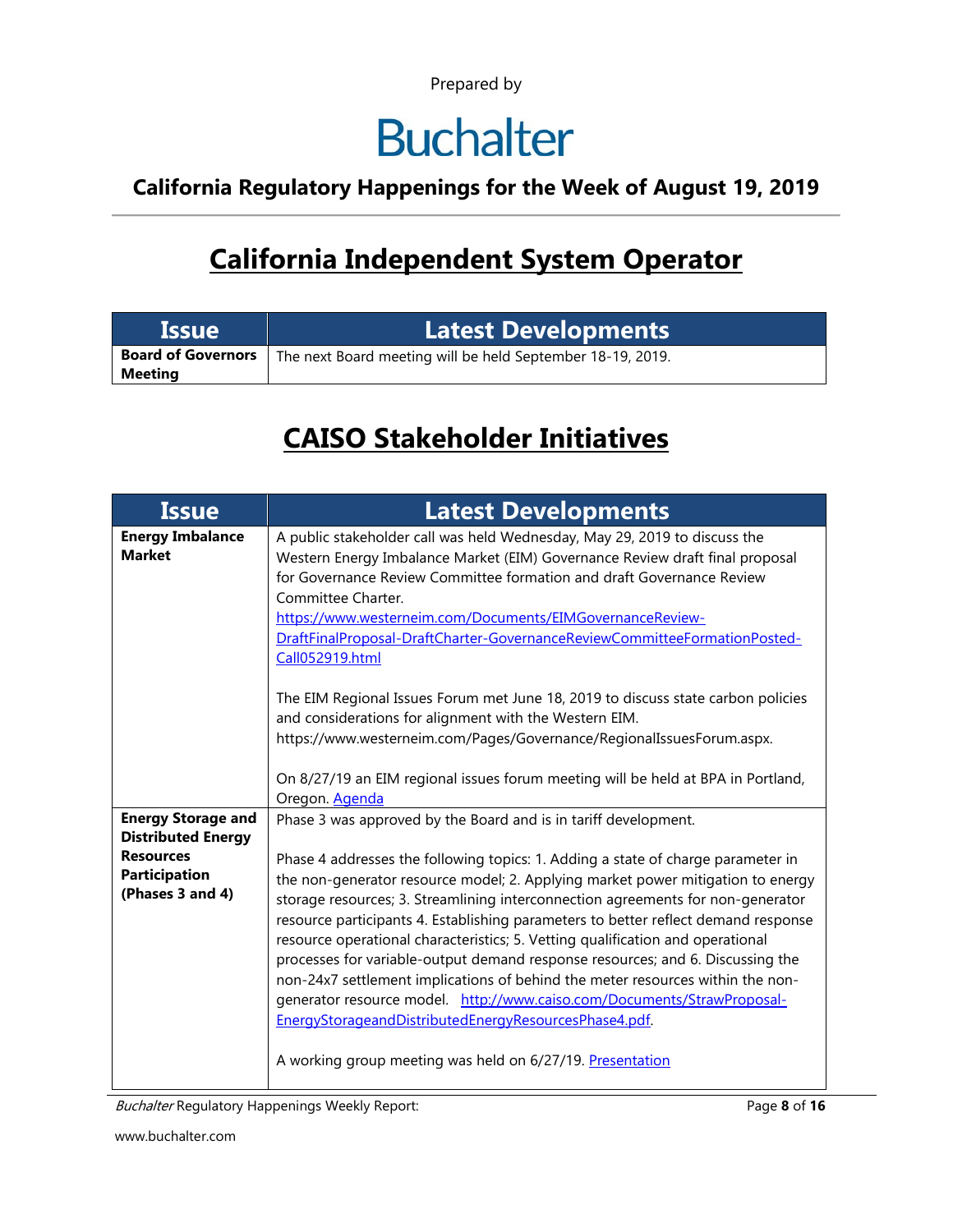## **Buchalter**

|                                                | A working group call was held on 8/21/19. Market Notice                                                                                                                                                                                                                                                                                                                                                                                                                                                                                   |
|------------------------------------------------|-------------------------------------------------------------------------------------------------------------------------------------------------------------------------------------------------------------------------------------------------------------------------------------------------------------------------------------------------------------------------------------------------------------------------------------------------------------------------------------------------------------------------------------------|
| <b>Resource Adequacy</b>                       | Purpose: The rapid transformation of the resource fleet to a cleaner, more variable                                                                                                                                                                                                                                                                                                                                                                                                                                                       |
| <b>Enhancement</b>                             | and energy limited fleet is generating the need to reexamine all aspects of the<br>ISO's Resource Adequacy (RA) program. In 2006, at the onset of the RA program in<br>California, the dominant technology used for energy production in California was<br>gas fired generation paired with a large quantity of hydroelectric resources. While<br>some of these resources were subject to use-limitations due to environmental,<br>start limits or air permits, they were generally available to produce energy when<br>and where needed. |
|                                                | However, as the fleet is transitioning away from its traditional make-up to a fleet<br>that can achieve the objectives of SB 100, 1 the ISO must rely on very different<br>resource portfolio to reliably operate the grid. In this stakeholder initiative, the ISO,<br>in collaboration with the CPUC and stakeholders, will explore reforms needed to<br>the ISO's resource adequacy rules, requirements, and processes to ensure the<br>future reliability and operability of the grid.                                                |
|                                                | The current proposal and comments submitted can be found at                                                                                                                                                                                                                                                                                                                                                                                                                                                                               |
|                                                | http://www.caiso.com/informed/Pages/StakeholderProcesses/ResourceAdequacyE                                                                                                                                                                                                                                                                                                                                                                                                                                                                |
|                                                | nhancements.aspx                                                                                                                                                                                                                                                                                                                                                                                                                                                                                                                          |
|                                                |                                                                                                                                                                                                                                                                                                                                                                                                                                                                                                                                           |
|                                                | Working group meetings were held on 7/8-9. Presentation                                                                                                                                                                                                                                                                                                                                                                                                                                                                                   |
| <b>Day-Ahead Market</b><br><b>Enhancements</b> | On 2/8/18 CAISO launched a new initiative, Day-Ahead Market Enhancements to<br>address ramping and uncertainty previously left to be resolved by the real-time<br>market. Enhancements to be considered include combining the Integrated Forward<br>Market with the Residual Unit Commitment process, changing the day-ahead<br>scheduling granularity from hourly to 15-minute and adding an imbalance reserve<br>product.                                                                                                               |
|                                                | The CAISO dropped the effort to achieve a 15-minute granularity due to waning<br>interest. Phase 2 will continue the efforts to develop a day-ahead product to<br>procure 15-minute ramp capability and uncertainty needs in the real-time, with<br>implementation planned for the Fall of 2021.                                                                                                                                                                                                                                          |
|                                                | A Technical Workshop was held June 20 to discuss proposed options for<br>developing a new day-ahead product that will address ramping needs between<br>intervals and uncertainty that can occur between the day-ahead and real-time<br>markets. The agenda and presentation is available<br>at http://www.caiso.com/informed/Pages/StakeholderProcesses/Day-<br>AheadMarketEnhancements.aspx.                                                                                                                                             |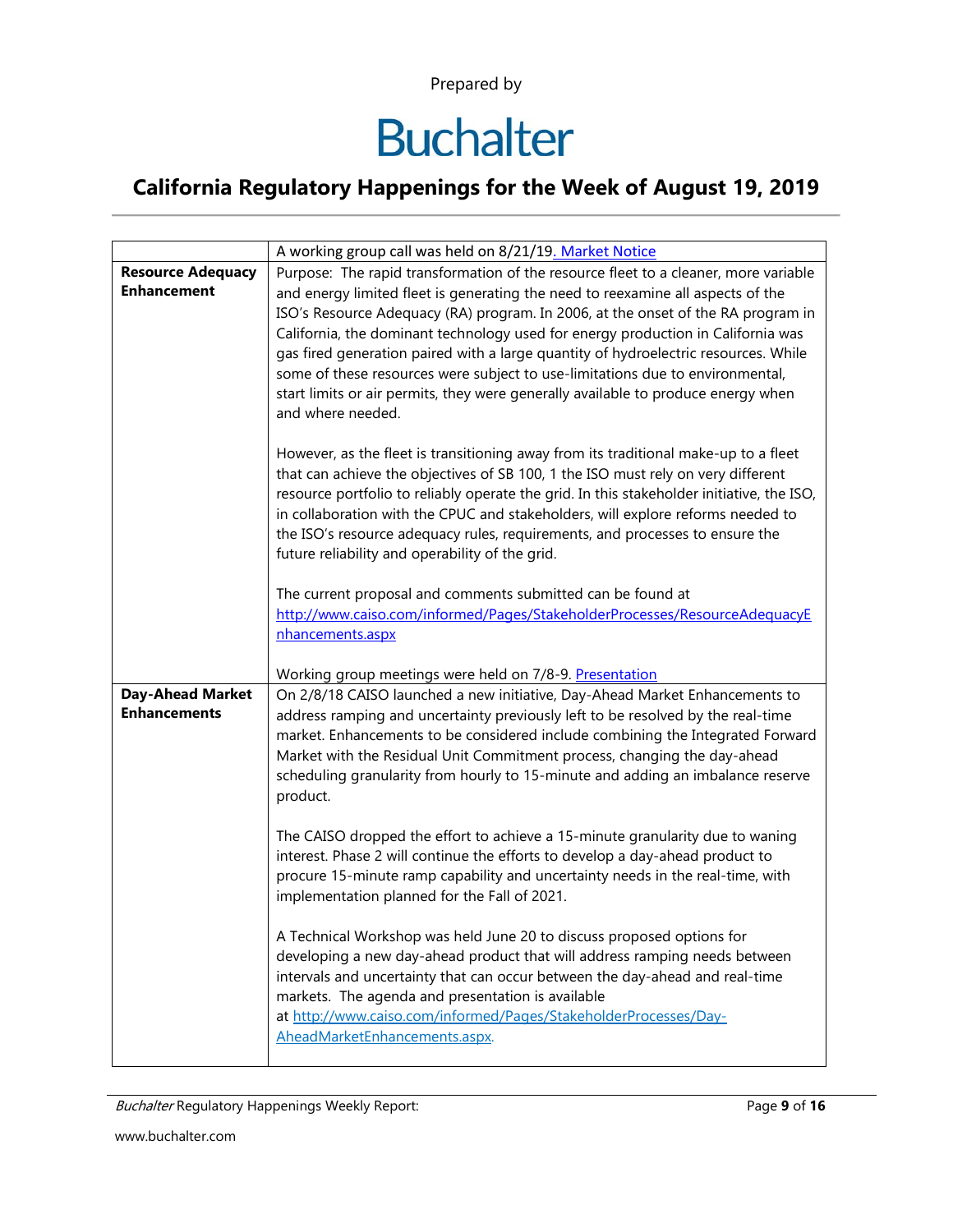## **Buchalter**

#### **California Regulatory Happenings for the Week of August 19, 2019**

|                             | A working group meeting was held on 8/13/19. Market Notice. This meeting             |
|-----------------------------|--------------------------------------------------------------------------------------|
|                             | reviewed comments received from the June workshop and continued discussions          |
|                             | on the proposed design options. Presentation                                         |
| <b>Reliability must-run</b> | The Board approved the proposal aimed at enhancing its reliability must-run          |
| and capacity                | (RMR) and capacity procurement mechanism programs. The Third Draft Tariff            |
| procurement                 | Proposal was released:                                                               |
| mechanism                   |                                                                                      |
| enhancements                | http://www.caiso.com/informed/Pages/StakeholderProcesses/ReliabilityMust-            |
|                             | Run_CapacityProcurementMechanismEnhancements.aspx                                    |
| Storage as a                | Through this initiative, the ISO will explore how to enable storage providing cost-  |
| transmission asset          | based transmission services to also participate in ISO markets and receive market    |
|                             | revenues to provide ratepayer benefits and greater flexibility to the grid. A web    |
|                             | conference was held on January 14, 2019. This initiative is currently inactive.      |
| 2019-2020                   | The California ISO 2019-2020 transmission planning cycle involves key stakeholder    |
| transmission                | activities from 2019 through early 2020. Each year, the ISO conducts its             |
| planning process            | transmission planning process to identify potential system limitations as well as    |
|                             | opportunities for system reinforcements that improve reliability and efficiency. The |
|                             | transmission planning process core product is the ISO Transmission Plan, which       |
|                             | provides an evaluation of the ISO control grid, examines conventional grid           |
|                             | reliability requirements and projects, summarizes key collaborative activities and   |
|                             | provides details on key study areas and associated findings. Background and          |
|                             | materials such as studies may be found at:                                           |
|                             | http://www.caiso.com/planning/Pages/TransmissionPlanning/2019-                       |
|                             | 2020TransmissionPlanningProcess.aspx                                                 |
|                             |                                                                                      |
|                             | On 8/16/19 the CAISO posted the 2019-2020 preliminary reliability assessment         |
|                             | results.                                                                             |
|                             |                                                                                      |
| <b>Interconnection</b>      | On 7/17/19 CAISO held a web conference to discuss proposed tariff revisions and      |
| process                     | interconnection process enhancements.                                                |
| enhancements                |                                                                                      |
|                             | On 8/14/19 CAISO posted the final tariff revisions. Market Notice                    |
| <b>Market Settlement</b>    | On 6/11/19 CAISO issued an issue paper and straw proposal to change the market       |
| <b>Timeline</b>             | settlement timeline to reduce market participant financial exposure by producing     |
|                             | initial settlement statements that will approximate more the final settlement, allow |
|                             | sufficient time for the CAISO and market participants to resolve disputes and        |
|                             | reduce CAISO and market participant administrative costs associated with low-        |
|                             | value settlement re-calculation efforts. A meeting to discuss was held on 6/13/19.   |
|                             |                                                                                      |
|                             | On 8/15/19 CAISO posted a revised straw proposal and sample payments calendar.       |
|                             | A web conference to discuss is was held on 8/22/19. Market Notice                    |

Buchalter Regulatory Happenings Weekly Report: Page **10** of **16**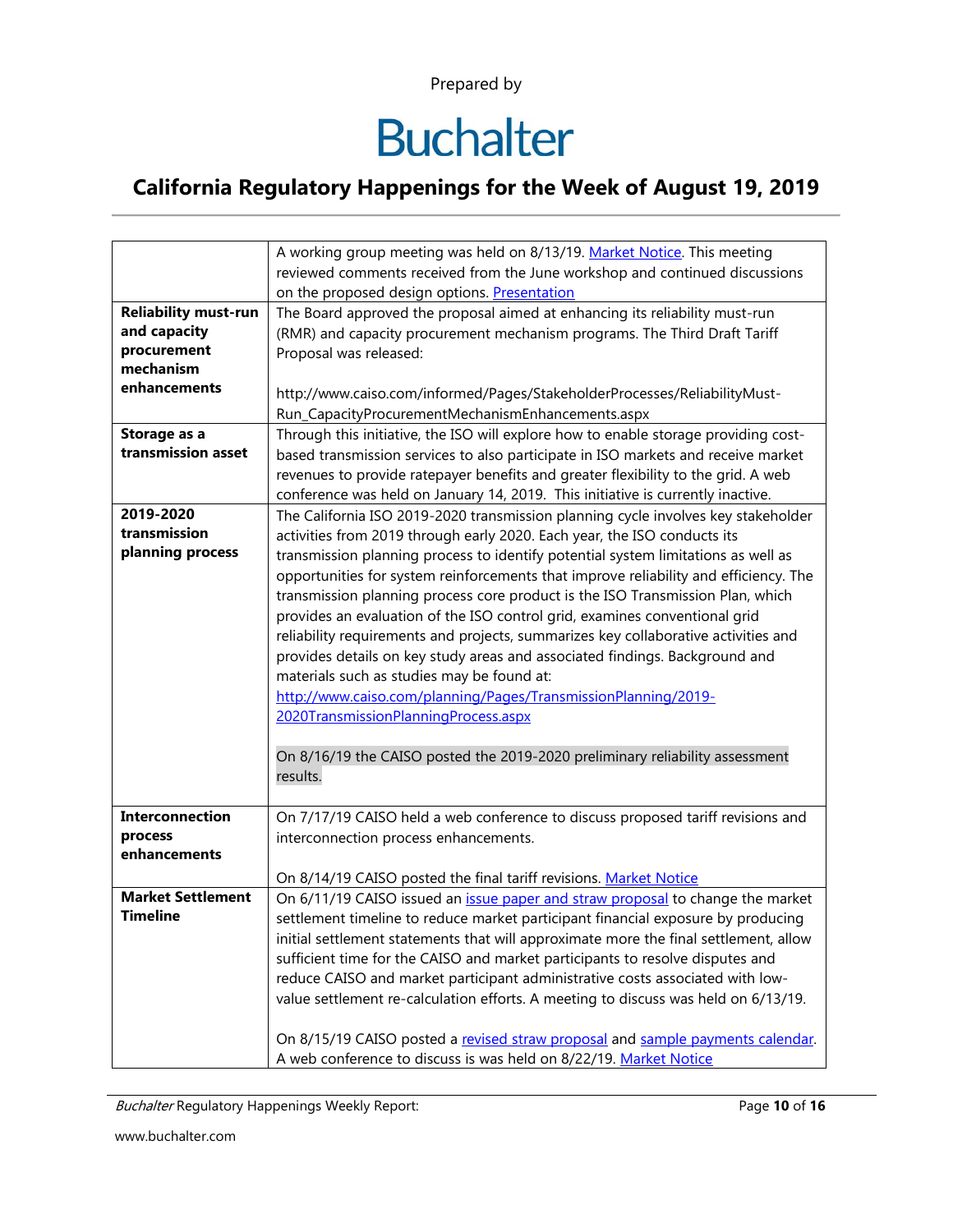### **Buchalter**

#### **California Regulatory Happenings for the Week of August 19, 2019**

### **Federal Energy Regulatory Commission**

| <b>Issue</b>                                                           | <b>Latest Developments</b>                                                                                                                                                                                                                                                                                                                                                                                                                                                                                                                                                           |  |  |  |  |
|------------------------------------------------------------------------|--------------------------------------------------------------------------------------------------------------------------------------------------------------------------------------------------------------------------------------------------------------------------------------------------------------------------------------------------------------------------------------------------------------------------------------------------------------------------------------------------------------------------------------------------------------------------------------|--|--|--|--|
| <b>Federal Energy</b><br><b>Regulatory</b><br><b>Commission</b>        | The next Commission meeting is September 19, 2019.                                                                                                                                                                                                                                                                                                                                                                                                                                                                                                                                   |  |  |  |  |
| <b>Grid Reliability and</b><br><b>Resilience Pricing</b><br>$(AD18-7)$ | On 1/8/18 FERC initiated this proceeding after terminating RM18-1, a rulemaking<br>tasked with evaluating the DOE pricing proposal. This proceeding will holistically<br>examine the resiliency of the market and asks RTOs and ISOs to provide<br>information on whether the Commission needs to act regarding resiliency. A large<br>number of comments were submitted on May 9, 2019.                                                                                                                                                                                             |  |  |  |  |
| <b>NERC Reliability</b><br>RD19-3-000                                  | A Technical Conference was held on June 27, 2019. The purpose of the conference<br>is to discuss policy issues related to the reliability of the Bulk-Power System.<br>FERC issued a Staff Report on Lessons Learned                                                                                                                                                                                                                                                                                                                                                                 |  |  |  |  |
|                                                                        | from Commission-Led CIP Reliability Audits<br>https://www.ferc.gov/legal/staff-reports/2019/2018-report-audits.pdf                                                                                                                                                                                                                                                                                                                                                                                                                                                                   |  |  |  |  |
|                                                                        | FERC issued a Notice of Proposed Rulemaking to adopt a new Reliability Standard<br>CIP-012-1 to mitigate cybersecurity risks associated with communications between<br>bulk electric system Control Centers.<br>file:///C:/Users/pbernardy/Downloads/20190418-3038(33517874).pdf                                                                                                                                                                                                                                                                                                     |  |  |  |  |
|                                                                        | FERC approved a new Critical Infrastructure Protection Reliability Standard (CIP<br>008-6) to require reporting of cyber security incidents that either compromise or<br>attempt to compromise Electronic Security Perimeters, Electronic Access Control or<br>Monitoring Systems, and Physical Security Perimeters associated cyber systems.<br>The new Reliability Standard also encompasses disruptions or attempts to disrupt<br>the operation of a bulk electric system cyber<br>system. https://www.ferc.gov/media/news-releases/2019/2019-2/06-20-19-E-<br>2.asp#.XQwP8IhKjcs |  |  |  |  |
|                                                                        | At the June 20, 2019 meeting the Commission initiated a proposed rulemaking to<br>approve Reliability Standard TPL-001-5 (Transmission System Planning<br>Performance Requirements) submitted by the North American Electric Reliability<br>Corporation (NERC) that revises the current standard to address (1) reliability<br>issues concerning the study of single points of failure of protection systems; and<br>(2) directives from a previous Commission order (Order No. 786) regarding<br>planned maintenance outages and stability analysis for spare equipment strategy.   |  |  |  |  |

Buchalter Regulatory Happenings Weekly Report: Page 11 of 16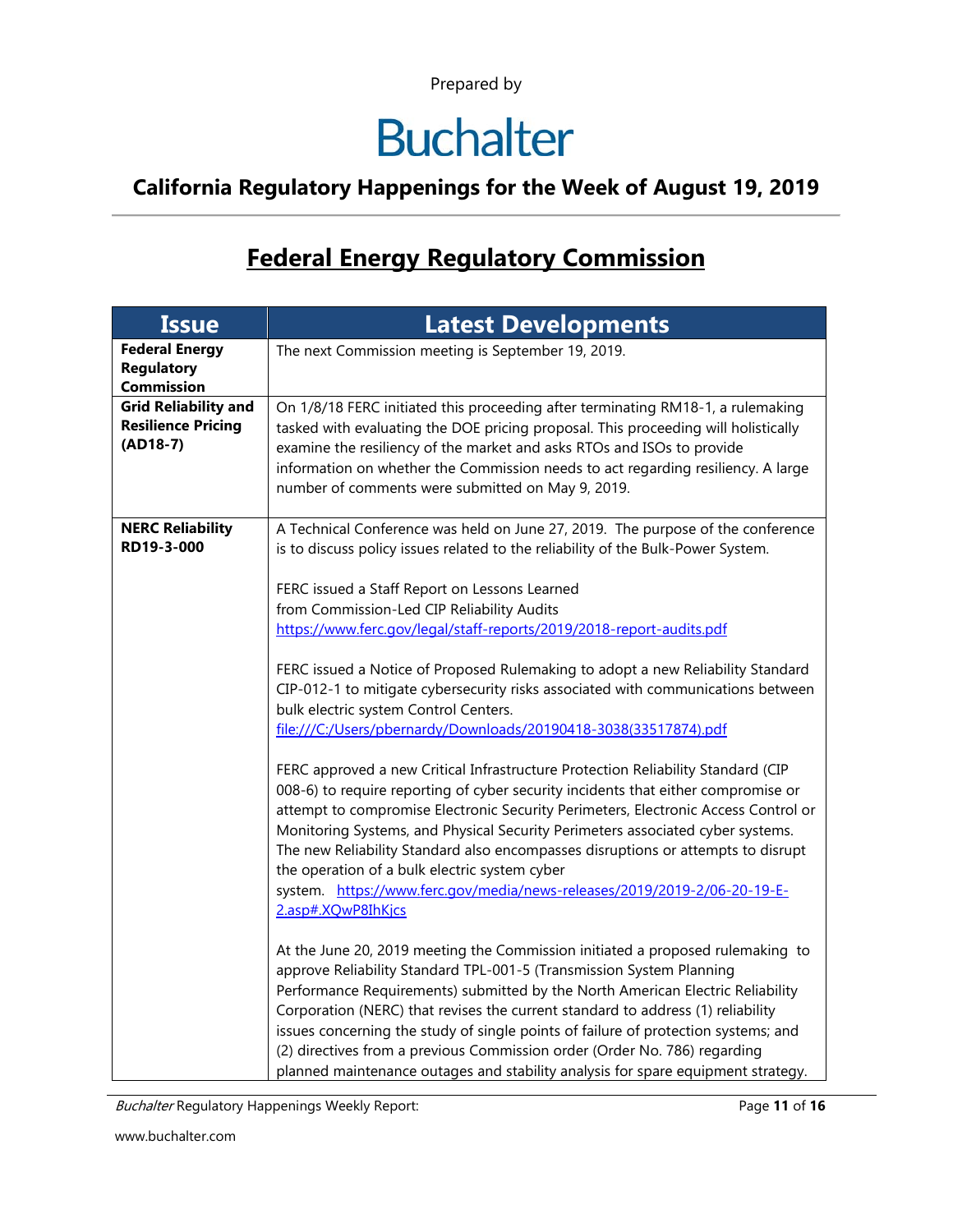## **Buchalter**

|                                                                    | In addition, the NOPR proposes to direct NERC to develop and submit<br>modifications to the NERC Reliability Standard to require corrective action plans<br>for protection system single points of failure in combination with a 3-phase fault if<br>planning studies indicate potential cascading.                                                                                                                                                                                                                                                                                                                                                                                                                                                                                                                                                                                                                                                                                                                                                                                                                                                                            |  |  |  |  |
|--------------------------------------------------------------------|--------------------------------------------------------------------------------------------------------------------------------------------------------------------------------------------------------------------------------------------------------------------------------------------------------------------------------------------------------------------------------------------------------------------------------------------------------------------------------------------------------------------------------------------------------------------------------------------------------------------------------------------------------------------------------------------------------------------------------------------------------------------------------------------------------------------------------------------------------------------------------------------------------------------------------------------------------------------------------------------------------------------------------------------------------------------------------------------------------------------------------------------------------------------------------|--|--|--|--|
| <b>Return on Equity</b><br><b>Policy Review</b>                    | FERC opened a Notice of Inquiry PL19-4-000 to examine whether, and if so how, to<br>revise its policies on determining the return on equity (ROE) used in setting rates<br>charged by jurisdictional public utilities.                                                                                                                                                                                                                                                                                                                                                                                                                                                                                                                                                                                                                                                                                                                                                                                                                                                                                                                                                         |  |  |  |  |
|                                                                    | This step follows the 2017 decision <i>Emera Maine v. FERC</i> (854 F.3d 9) that reversed<br>and vacated Opinion No. 531. In that opinion, FERC set the ROE for New England<br>Transmission Owners at the midpoint of the upper half of the zone of<br>reasonableness produced by a two-step discounted cash flow (DCF) analysis.<br>Although the court did not expressly question the Commission's specific finding, it<br>did conclude that FERC failed to show that setting the ROE at the upper midpoint,<br>rather than the midpoint, was just and reasonable.                                                                                                                                                                                                                                                                                                                                                                                                                                                                                                                                                                                                            |  |  |  |  |
|                                                                    | Following the court's ruling, the Commission issued two orders proposing an<br>alternative ROE methodology and establishing a paper hearing on whether and<br>how it should apply to ROE complaint proceedings in New England and the<br>Midcontinent Independent System Operator. Those orders proposed to change<br>FERC's approach for determining base ROE by giving equal weight to four financial<br>models instead of primarily relying on the DCF methodology. Comments on the<br>Notice of Inquiry were due in mid-June.                                                                                                                                                                                                                                                                                                                                                                                                                                                                                                                                                                                                                                              |  |  |  |  |
| <b>Electric</b><br><b>Transmission</b><br><b>Incentives Policy</b> | FERC issued a Notice of Inquiry PL19-3-000 into possible improvements to its<br>electric transmission incentives policy to ensure that it appropriately encourages<br>the development of the infrastructure needed to ensure grid reliability and reduce<br>congestion to reduce the cost of power for consumers. The NOI recognizes that<br>nearly 13 years have passed since the issuance of Order No. 679. Since then, there<br>have been a number of significant developments in how transmission is planned,<br>developed, operated, and maintained. The NOI examines whether incentives<br>should continue to be granted based on a project's risks and challenges or should<br>be based on the benefits that a project provide. Examples of other topics<br>addressed in the NOI include: consideration of incentives based upon measurable<br>criteria for economic efficiency and reliability benefits, providing incentives for<br>improvements to existing transmission facilities, considering the costs and benefits<br>of projects in awarding incentives, and determining whether to review incentive<br>applications on a case-specific or standardized basis. |  |  |  |  |
|                                                                    | In addition, the NOI also seeks comment on various ROE incentives, including how<br>they interact with the base ROE and other transmission incentives. Finally, the NOI                                                                                                                                                                                                                                                                                                                                                                                                                                                                                                                                                                                                                                                                                                                                                                                                                                                                                                                                                                                                        |  |  |  |  |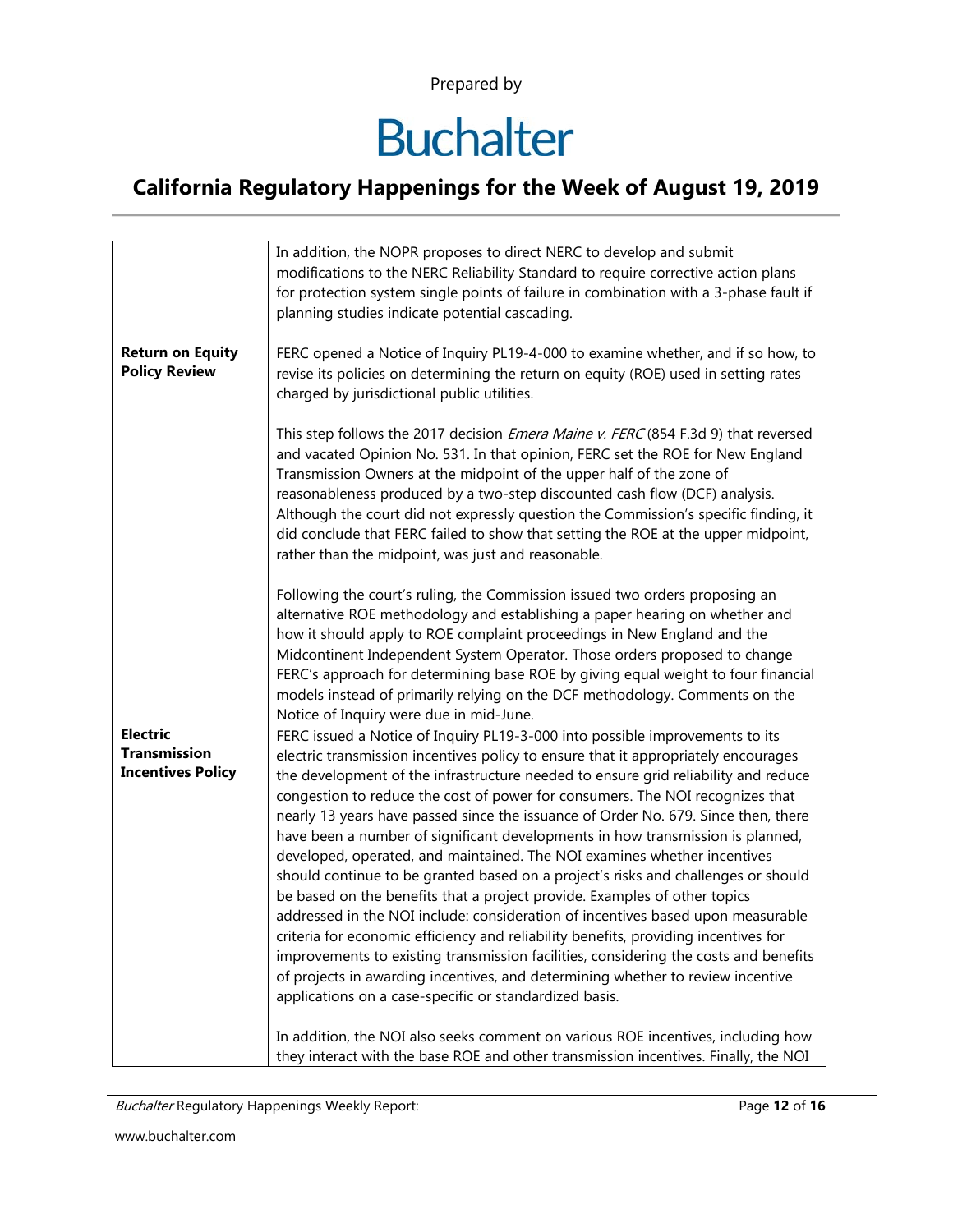# **Buchalter**

|                                                                                                                                                                                                                                              | seeks input about possible metrics for evaluating the effectiveness of incentives.<br>Comments on the NOI were due in mid-June.                                                                                                                                         |
|----------------------------------------------------------------------------------------------------------------------------------------------------------------------------------------------------------------------------------------------|-------------------------------------------------------------------------------------------------------------------------------------------------------------------------------------------------------------------------------------------------------------------------|
| <b>TECHNICAL</b><br><b>CONFERENCE ON</b><br><b>INCREASING REAL-</b><br><b>TIME AND DAY-</b><br><b>AHEAD MARKET</b><br><b>EFFICIENCY AND</b><br><b>ENHANCING</b><br><b>RESILIENCE</b><br><b>THROUGH</b><br><b>IMPROVED</b><br><b>SOFTWARE</b> | Commission staff convened a technical conference (AD19-13-000) on June 25, 26,<br>and 27, 2019 to discuss opportunities for increasing real-time and day-ahead<br>market efficiency and enhancing the resilience of the bulk power system through<br>improved software. |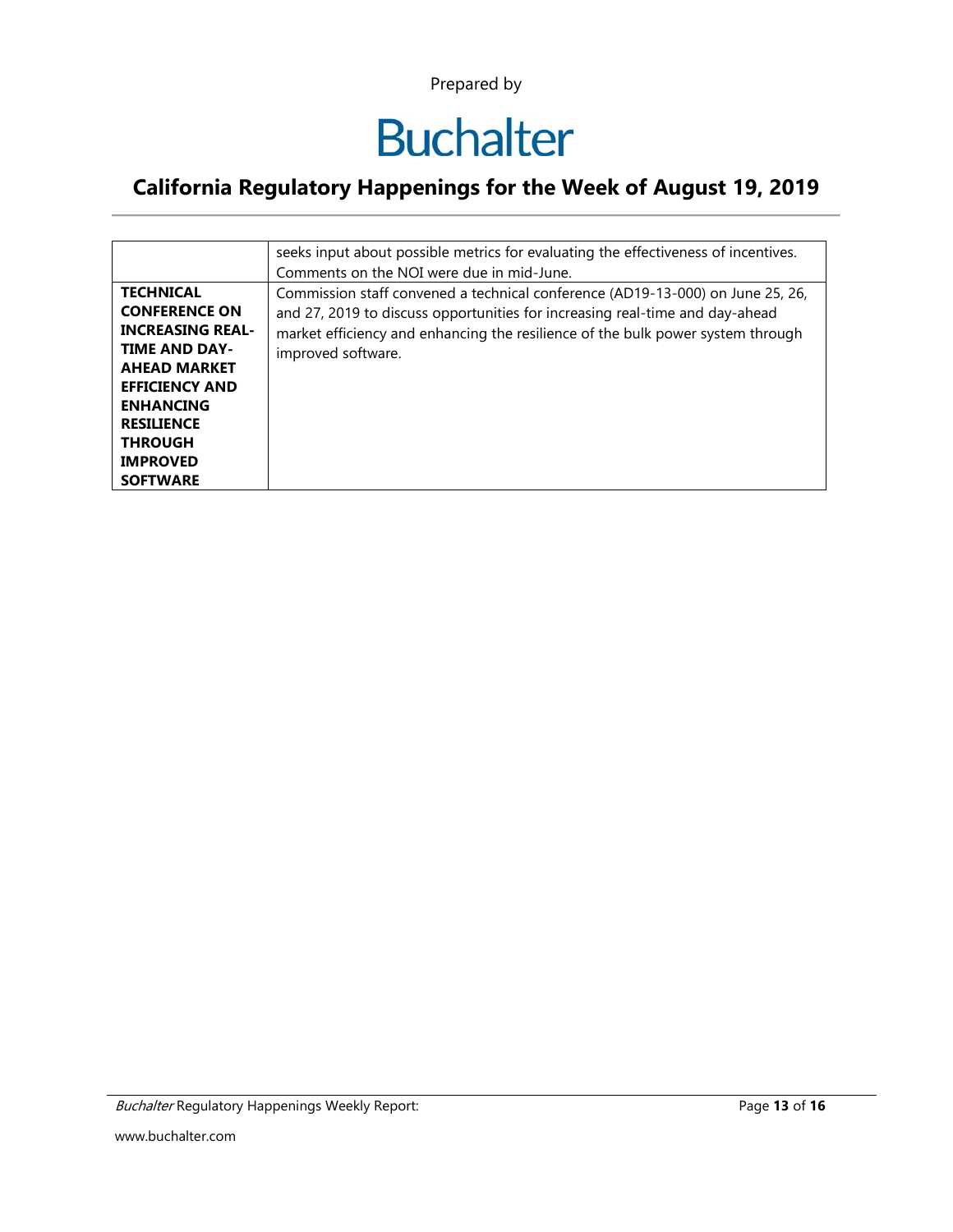## **Buchalter**

#### **California Regulatory Happenings for the Week of August 19, 2019**

| <b>OPCOMMIC MEETINGS</b>     |                                                                                                                                                                              |                                                                                                                                                                                                                                                                                                                                                                                                                 |                                                                                                                                                                                                                  |                                                                                                                                                         |  |  |  |  |
|------------------------------|------------------------------------------------------------------------------------------------------------------------------------------------------------------------------|-----------------------------------------------------------------------------------------------------------------------------------------------------------------------------------------------------------------------------------------------------------------------------------------------------------------------------------------------------------------------------------------------------------------|------------------------------------------------------------------------------------------------------------------------------------------------------------------------------------------------------------------|---------------------------------------------------------------------------------------------------------------------------------------------------------|--|--|--|--|
| <b>August/September 2019</b> |                                                                                                                                                                              |                                                                                                                                                                                                                                                                                                                                                                                                                 |                                                                                                                                                                                                                  |                                                                                                                                                         |  |  |  |  |
| <b>Monday</b>                | <b>Tuesday</b>                                                                                                                                                               | Wednesday                                                                                                                                                                                                                                                                                                                                                                                                       | <b>Thursday</b>                                                                                                                                                                                                  | <b>Friday</b>                                                                                                                                           |  |  |  |  |
| 26                           | 27<br><b>IEPR Joint Agency</b><br>Workshop on<br><b>Energy Efficiency</b><br>and Building<br>Decarbonization<br>10am<br>CAISO EIM<br>Regional Issues<br>Forum Meeting<br>1pm | 28<br>Energy Imbalance<br>Market governing<br>body meeting 9am<br>CPUC PHC in OIR<br>to implement<br><b>Electric Utility</b><br><b>Wildfire Mitigation</b><br>Plans Pursuant to<br>SB 901 10am<br>Joint Agency<br>workshop on<br>streamlining the<br>electric vehicle<br>charger permitting<br>process 10am<br>$CEC$ webinar $-$<br>innovated energy<br>efficiency<br>technologies for<br>food producers<br>2pm | 29<br>CAISO Board<br>meeting 8:30am<br><b>CAISO Market</b><br><b>Update Call</b><br>10:15am<br>$CEC$ webinar $-$<br>battery and energy<br>storage systems<br>added to the CEC's<br>solar equipment<br>lists. 4pm | 30<br>CPUC workshop in<br>rulemaking to<br>create a consistent<br>regulatory<br>framework for the<br>Integrated<br>Distributed Energy<br>Resources 10am |  |  |  |  |

### **Upcoming Meetings**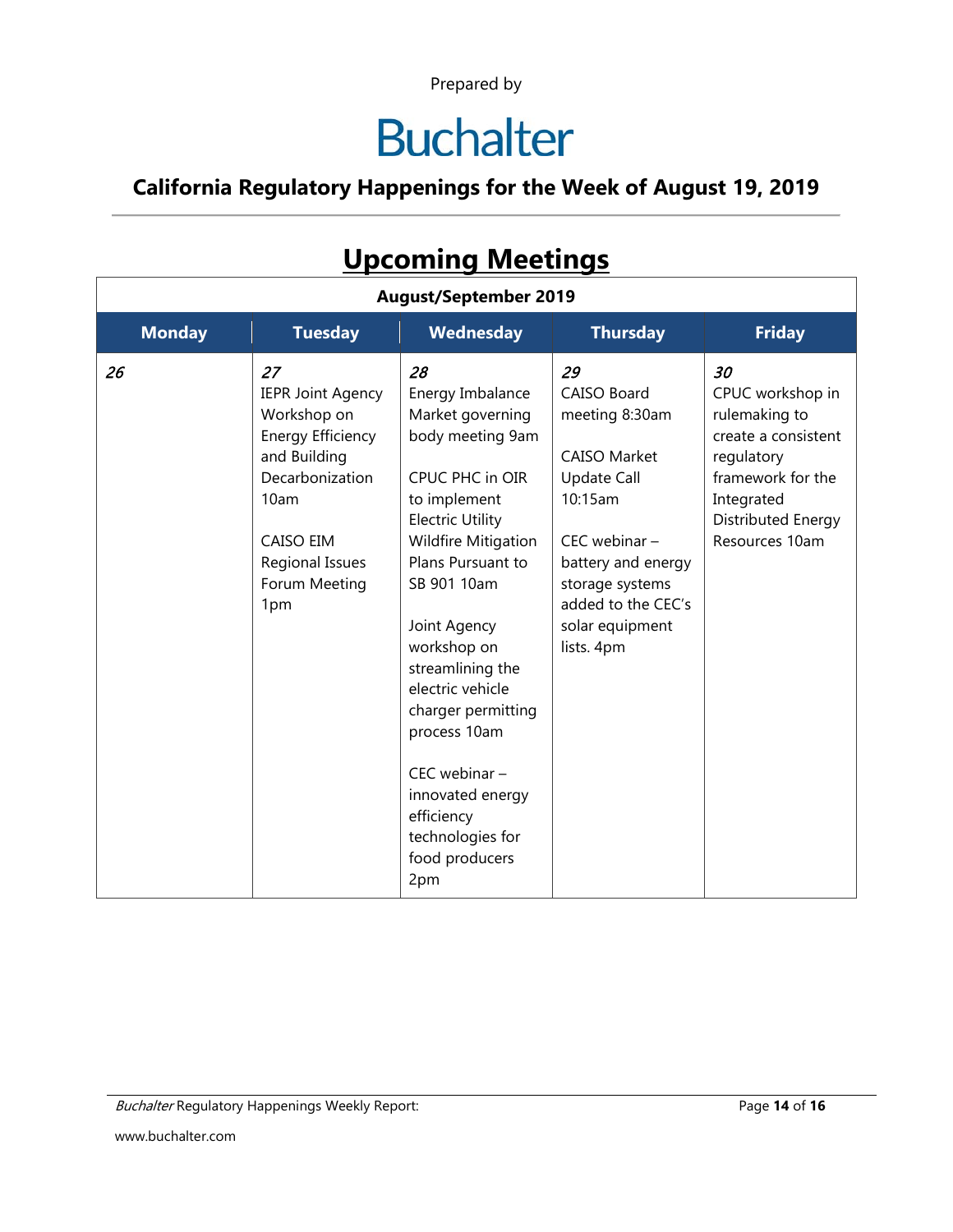## **Buchalter**

| <b>Monday</b> | <b>Tuesday</b>       | Wednesday | <b>Thursday</b>                                                                                                                                        | <b>Friday</b>                                                                              |
|---------------|----------------------|-----------|--------------------------------------------------------------------------------------------------------------------------------------------------------|--------------------------------------------------------------------------------------------|
| Holiday       | $\boldsymbol{\beta}$ | 4         | 5<br>CPUC workshop in<br>rulemaking to<br>oversee the<br>resource adequacy<br>program 10am<br>Joint Agency<br>workshop on the<br>SB 100 report<br>10am | 6<br>CPUC workshop in<br>rulemaking to<br>oversee the<br>resource adequacy<br>program 10am |